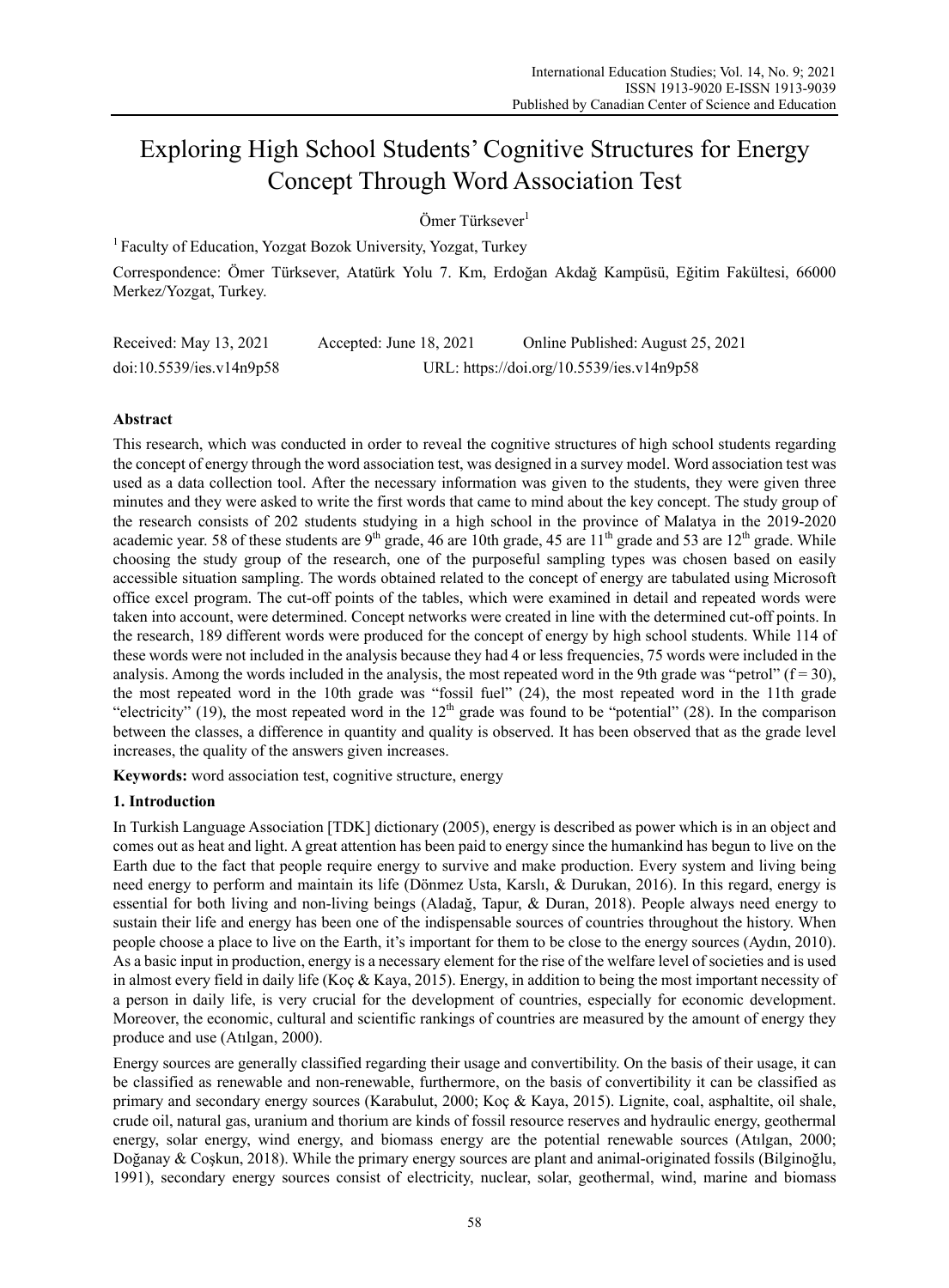energy. These resources can be named renewable energy as well (Uslu, 2004).

In history, the need for energy and energy resources has differed depending on the trends of the period. Therefore, countries fought against each other and made treaties with different nations to obtain energy sources and to have authority over energy trade and energy transport routes (Pamir, 2003). After the Second World War, coal, which was considered an important energy source of its time, had influence on the states coming together and laying the foundations of the European Union (Akbulut, 2008).

Energy sources have an important place in Turkey, as in the world. In recent years, Turkey has become a country that is rapidly industrializing, urbanizing, increasing its population and competing with the countries of the world. For those reasons, ensuring energy diversity by producing energy from different sources, creating a competitive energy sector and using alternative energy sources have been a requirement for Turkey to meet its growing energy demand (Yıldırım & Örnek, 2007). Turkey's economy has been developing quite rapidly since 1980. Despite the limited domestic resources available, the demand for primary and secondary energy is growing rapidly due to industrialization efforts. The main energy sources of our country are hydraulics and lignite. Turkey has no oil and gas reserves. A significant amount of them are imported (Haskök, 2005). Importing these products, which are important for the country, also leads to external dependence.

As a result of the developments in science and technology along with industrialization and urbanization, the scarce sources of the world are rapidly depleting and the demand for energy is increasing (Dikmenli, Öztürk Demirbaş, & Gafa, 2019; Koç & Kaya, 2015). In addition, the rapidly growing world population brings many problems as well. One of these problems is the lack of available energy resources (Geçit & Yangın, 2012). Providing and using energy at an adequate level and not threatening environmental values are the most important problems of societies (Çukurçayır & Sağır, 2008).

Countries around the world have to look for alternative energy sources in order to solve the problems that arise due to the growing population. In addition to meeting people's needs, some of these resources pose many environmental problems. Therefore, upon determining energy policies, countries should aim to use energy types that can best meet energy needs and do minimal or no harm to the environment (Geçit & Yangın, 2012).

The energy consumption rate in the world is 300 thousand times higher than the formation rate of fossil fuels. In other words, fossil fuels formed in a thousand years are consumed in one day (Yılmaz, İlbaş, & Su, 2003). Predictions about the remaining of fossil fuels in the world suggest that the future will not be very bright. Accordingly, it is estimated that oil will run out in 2050, natural gas in 2070 and coal in 2150 (Kantemir, 2003).

Depletion of fossil fuel reserves and failure to meet increasing energy demand cannot be avoided (Önder, 2001). As a result of the growing demand for energy need, the trend towards renewable energy sources is increasing all over the world and in our country as well. This is due to the fact that renewable energy has a greater advantage over fossil fuels and does not pollute the environment and constantly renew itself (Ülgen & Hepbaşlı, 2002). Considering the rates of use all over the world, it is known that renewable energy sources have not become widespread enough at the point of replacing fossil fuels yet (Çolak, Kaymakçı, & Akpınar, 2015). The reasons why the renewable energy sources have not become so widespread are because of the high cost of initial installation, lack of permanency, low efficiency, and inability to store the generated energy (Akova, 2008). It is believed that the permanent use of renewable energy could be possible with technologies that allow more efficient and more economical methods in the future, as well as the progress achieved in renewable energy studies (Şen, 2009).

Countries have been trying to find out solutions both to meet the growing need and to prevent environmental damage. Therefore, the use of renewable energy is becoming increasingly common, especially in developed countries, and the use of renewable energy is regarded as a kind of development indicator (Çolak, Kaymakçı, & Akpınar, 2015). In general, countries' expectations for renewable energy use can be expressed as meeting the need for energy to some extent, reducing the dependence on fossil fuels and reducing polluting gases released into the atmosphere (Akova, 2008).

The use of renewable energy sources is vital to ensure the future of all mankind (Keleş & Hamamcı, 2002). In terms of renewable energy sources, Turkey has a significant potential and the use of renewable energy sources is increasing gradually (Kaygusuz, 1999). Renewable energy sources of Turkey are solar, wind and geothermal energy. Furthermore, boron mines in Central Anatolia and the accumulated hydrogen potential beneath the Black Sea can be considered as other renewable energy sources of our country (Ülgen & Hepbaşlı, 2002). Renewable energy sources can be regarded as the use of permanent energy flows without disrupting quantitative and qualitative characteristics or sources of energy that can keep existing the next day, in the course of nature's own evolution. Solar, water, biogas, biomass, wind, hydrogen, geothermal energy and sea currents are some example of renewable energy sources (Üstün, Apaydın, Başaran-Filik, & Kurban, 2009).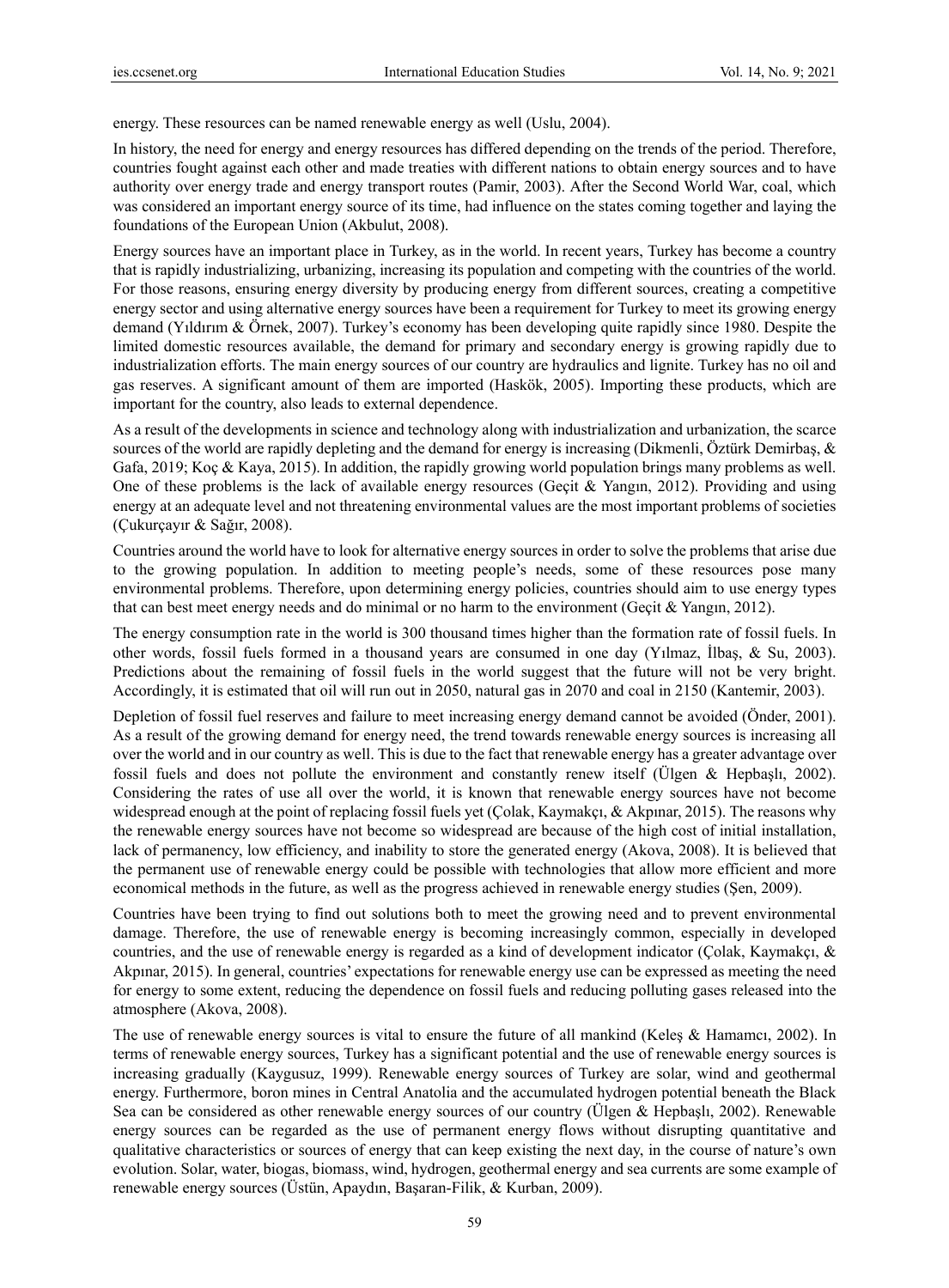It should be taken into account that the environmental problems that people encounter, affect each individual one by one. This point of view suggests that students should be educated regarding the necessary information about energy. As the concept of energy contains a large framework depending on daily use, students sometimes have problems in learning concepts and fall into misconceptions. Some methods and techniques are used to determine misconceptions (Ercan, Taşdere, & Ercan, 2010). One of these methods and techniques is the word association test.

Word association is a method used to reveal the relationships that people create among concepts (Kurtaslan, Aydın & Özer, 2018). This method is practiced in order to "analyze the cognitive structure of students and the inter-concept relations–information network–in this structure" (Kurtaslan, Aydın, & Özer, 2018). It is a technique used to determine the cognitive structure of students and the inter-concept connections in this structure. Moreover, it is practiced to find out whether long-term inter-concept relationships in memory are sufficient or meaningful (Kılıçavan & Kalenderoğlu, 2018).

The aim of this research is to determine the cognitive structures of high school students towards the energy concept by means of the word association test. In the extant literature, various studies were carried out by conducting the word association test (Bahar & Özatlı, 2003; Bahar, Johnstone, & Sutcliffe, 1999; Cardellini & Bahar, 2000; Cachapuz & Maskill, 1987; Çiftçi, 2009; Deveci, Çengelci Köse, & Gürdoğan Bayır, 2014; Ercan, Taşdere, & Ercan, 2010; Gough, 1976; Johnstone & Moynihan, 1985; Kaya & Akış, 2015; Şimşek, 2013; Tokcan & Yiter, 2017; Yel, Çetin, & İnel, 2019). In addition, various studies have been conducted on the concept of energy in the literature (Akbulut, 2008; Aladağ, Tapur, & Duran, 2018; Amador Amador, Carbonero Rosales, & Jarquin Cabrera, 2021; Atılgan, 2000; Ay & Tokcan, 2019; Aydın, 2010; Bilginoğlu, 1991; Çolak, Kaymakçı, & Akpınar, 2015; Çukurçayır & Sağır, 2008; Dikmenli, Öztürk Demirbaş, & Gafa, 2019; Haskök, 2005; Kantemir, 2003; Kar, 2021; Kaygusuz, 1999; Koç & Kaya, 2015; Önder, 2001; Pamir, 2002; Tokcan, 2017; Tokcan & Topkaya, 2018; Uslu, 2004; Yıldırım & Örnek, 2007; Yel & Çetin, 2020). However, there are no similar studies conducted on the concept of energy at high school level. As the concept of "energy" is an important concept at high school level, this study aims to fulfill this gap.

## **2. Method**

## *2.1 Research Design*

This research aims to determine the cognitive structures of high school students regarding the concept of "energy". It was conducted using the survey design model, which is a research approach that aims to describe a situation that exists in the past or present as how it is in reality (Karasar, 2014).

#### *2.2 Participants*

Participants of this research are 202 students studying at a public high school in Malatya province in the 2019 - 2020 academic year. 58 of these students are 9<sup>th</sup> grade, 46 of them are  $10^{th}$  grade, 45 of them are  $11^{th}$  grade and 53 of them are  $12<sup>th</sup>$  grade. In selection of the participants, convenient sampling was preferred because this sampling enables researcher to choose a sample that is readily available in some non-random way. Also, it allows researcher to collect data more quickly and in a practical way (Yıldırım & Şimşek, 2016).

## *2.3 Data Collection Tool*

In this research, WAT (Word Association Test) was used as a data collection tool, which aimed to determine the cognitive structures of high school students related to the concept of "energy". WAT consisted of two dimensions; on the first page, there are explanations about the WAT and a WAT sample, which comprised the first dimension of the research and on the second page, there is a WAT worksheet for the energy concept, which comprised the second dimension of the research.

#### *2.4 Collecting Data*

At the beginning of the data collection, the participants were informed about the data collection tool and process. Then the participants went over the first dimension of the WAT and then they are required to give their response in three minutes. Students were asked to write the first word that comes to their mind related to the key concept.

#### *2.5 Analyzing the Data*

The words obtained about the concept of energy are presented in tables using the Microsoft Office Excel program. Cut-off points of the tables were determined by considering the repeated words in detail. As a result of the examination and approval of the three experts from the field, cut-off points were decided regarding the responses and frequencies as 15 and above, range between 10-14 and range between 5 and 9. Then, concept networks were created in line with these cut-off points.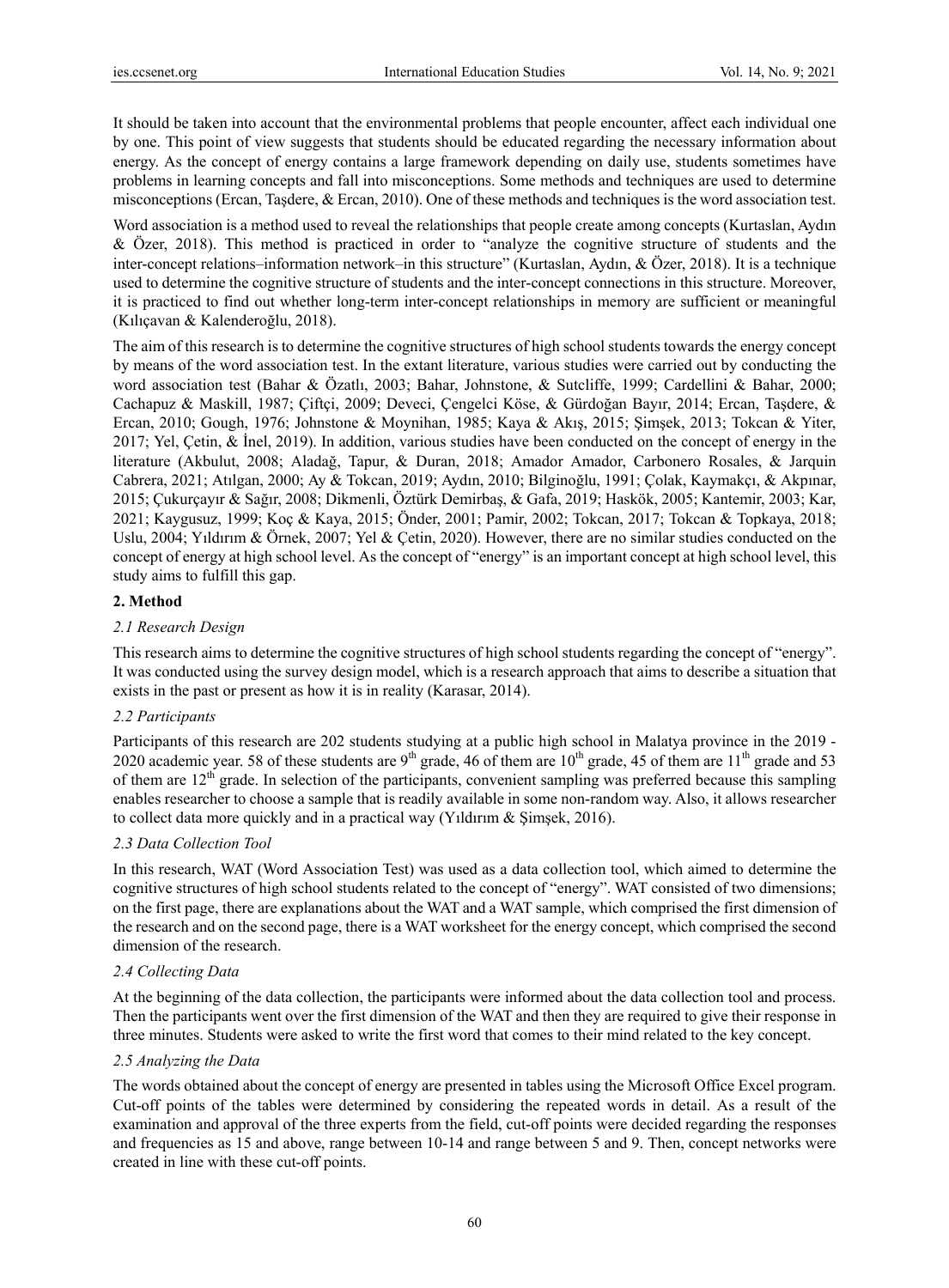## **3. Findings**

In the following part, data obtained from the research findings were displayed in tables and presented as conceptual networks. The words uttered for the energy concept were presented in a separate table for each grade level, and then concept networks are created to display all grades together according to the specified cut-off points.

| Code | Response    | f  | Code | Response       | f  |
|------|-------------|----|------|----------------|----|
| 1    | Oil         | 30 | 12   | Electricity    |    |
| 2    | Natural gas | 24 | 13   | Movement       | 9  |
| 3    | Coal        | 23 | 14   | geothermal     | 8  |
| 4    | Heat        | 19 | 15   | Saving         | 7  |
| 5    | Fossil fuel | 17 | 16   | <b>Battery</b> |    |
| 6    | Sun         |    | 17   | Sport          | 6  |
| 7    | Wave        | 14 | 18   | Power          |    |
| 8    | Water       |    | 19   | Physics        |    |
| 9    | Wind        | 11 | 20   | Power plant    | 5  |
| 10   | Renewable   | 10 | 21   | Heater         |    |
| 11   | Technology  |    | 22   | Others         | 50 |

Table 1.  $9<sup>th</sup>$  grade students' responses related to energy and their frequency values

Responses with frequencies of four and less than four are collected under the other option in the table. Responses to others are as following; *heat, potential, light, transformation, voice, joule, nuclear, solar panels, Alper Erözen (pop singer), fan, synergy, clock, muscle, motor, plane, technology, production, Science class, produce, science, technician, importance, item, ability.* 

The 9<sup>th</sup> grade students generated 46 different words related to energy. 25 of these words are not included in the table and concept network, as they fell outside the specified cut-off points. The words were listed below the table. That is, the words uttered fewer than four times were excluded from the analysis. Considering the  $9<sup>th</sup>$  grade students' words related to energy, 21 words were included in the analysis and the mostly articulated word was *"oil"* (f=30).

| Code | Response    | f  | Code | Response      | f  |
|------|-------------|----|------|---------------|----|
| 1    | Fossil fuel | 24 | 11   | Potential     | 7  |
| 2    | Coal        | 19 | 12   | Voice         | 6  |
| 3    | Oil         | 16 | 13   | Non-renewable |    |
| 4    | Renewable   |    | 14   | Productivity  |    |
| 5    | Natural gas | 13 | 15   | Improvement   |    |
| 6    | Sun         | 12 | 16   | Battery       |    |
| 7    | Kinetics    | 10 | 17   | Water         | 5  |
| 8    | Wind        | 9  | 18   | Dam           |    |
| 9    | Geothermal  | 8  | 19   | Others        | 39 |
| 10   | Heat        |    |      |               |    |

Table 2. 10th grade students' responses related to energy and their frequency values

Responses with frequencies of four and less than four are collected under the other option in the table. Responses to others are as following; *technology, light, central heating, fire, soil, forest, magnetics, heat, Alper Erözen (pop singer), wave, science class, force, happiness, wood, motor, battery, light, computer, redbull, nuclear, robot, synergy.* 

The  $10<sup>th</sup>$  grade students generated 41 different words related to energy. 23 of these words are not included in the table and concept network, as they fell outside the specified cut-off points. The words were listed below the table. That is, the words uttered fewer than four times were excluded from the analysis. Considering the  $10<sup>th</sup>$  grade students' words related to energy, 18 words were included in the analysis and the mostly articulated word was *"fossil fuels"* (f=24).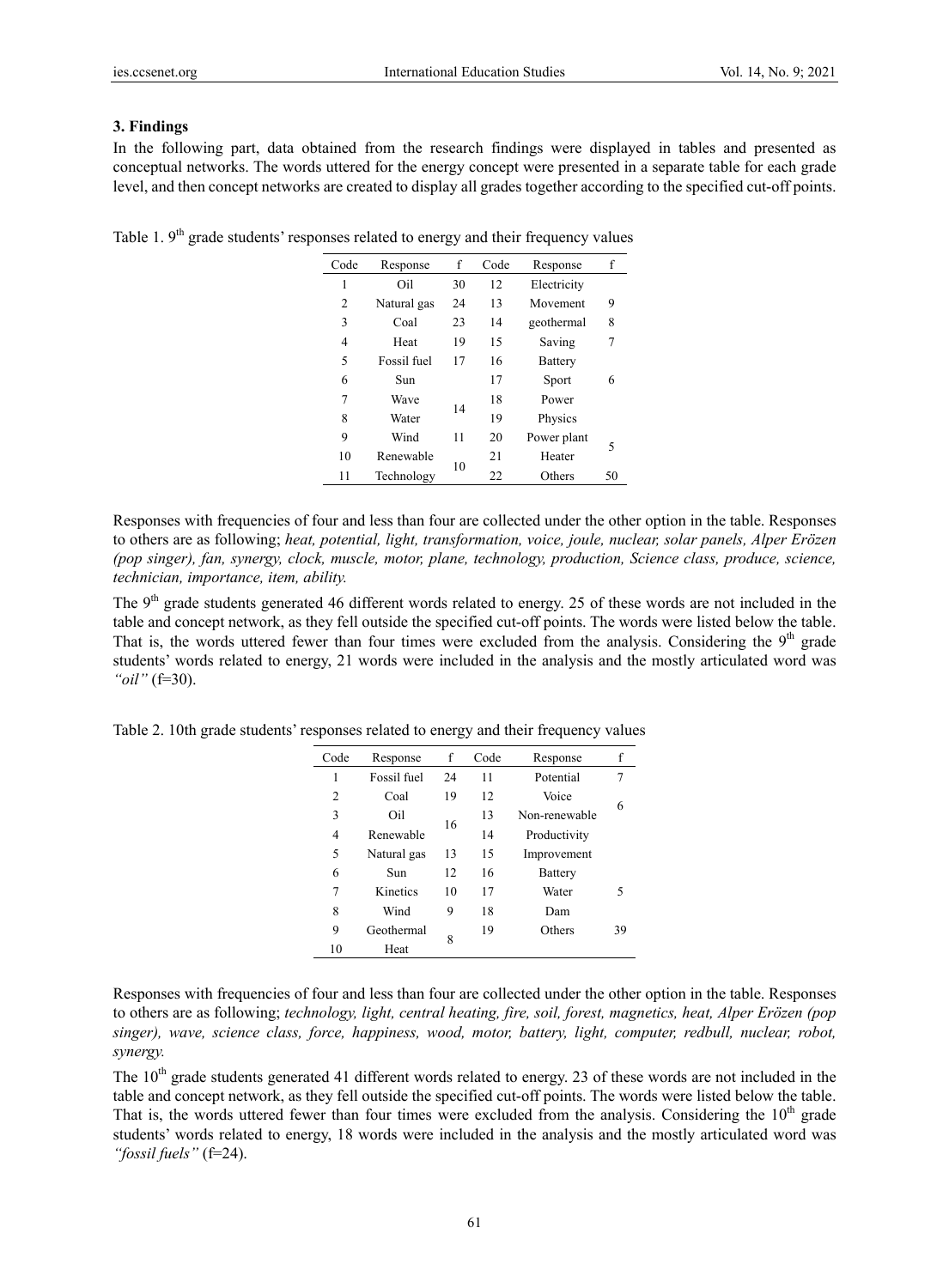| Code | Response    | f  | Code | Response    | f  |
|------|-------------|----|------|-------------|----|
| 1    | Electricity | 19 | 10   | Wind        | 9  |
| 2    | Oil         | 16 | 11   | Natural gas | 8  |
| 3    | Coal        |    | 12   | Mechanics   |    |
| 4    | Potential   | 15 | 13   | Dam         |    |
| 5    | Water       |    | 14   | Heat        |    |
| 6    | Kinetics    | 13 | 15   | Voice       | 6  |
| 7    | Nuclear     |    | 16   | Geothermal  |    |
| 8    | Bio-fuel    | 12 | 17   | Renewable   | 5  |
| 9    | Sun         | 10 | 18   | Other       | 46 |
|      |             |    |      |             |    |

Table 3.  $11<sup>th</sup>$  grade students' responses related to energy and their frequency values

Responses with frequencies of four and less than four are collected under the other option in the table. Responses to others are as following; *light, chemical, internet, non-renewable, wave, air, recycling, physics, heat, joule, fan, factory, productivity, Edison, improvement, battery, saving, fire, natural, burn, central heating, fire, soil, forest, magnetics, heat, Alper Erözen, wave, science class, force, happiness, wood, motor, battery, light, computer, redbull, nuclear, robot, synergy, redbull (an energy drink), positive, tempo, Tesla, river, moon, study, nourish, football.* 

49 different words related to energy were generated by the  $11<sup>th</sup>$  grade students. 32 of these words are not included in the table and concept network, as they fell outside the specified cut-off points. The words were listed below the table. That is, the words uttered fewer than four times were excluded from the analysis. Considering  $11<sup>th</sup>$  grade students' words related to energy, 17 words were included in the analysis and the mostly articulated word was *"electricity"* (f=19).

Table 4.  $12^{th}$  grade students' responses related to energy and their frequency values

| Code           | Response    | f  | Code | Response     | f  |
|----------------|-------------|----|------|--------------|----|
| 1              | Potential   | 28 | 11   | Productivity | 8  |
| $\overline{c}$ | Kinetics    | 24 | 12   | Wind         | 7  |
| 3              | Mechanics   | 19 | 13   | Light        |    |
| 4              | Heat        |    | 14   | Electricity  | 6  |
| 5              | Nuclear     | 15 | 15   | Sun          |    |
| 6              | Voice       | 13 | 16   | Fire         |    |
| 7              | Temperature | 12 | 17   | Source       | 5  |
| 8              | Bio-fuel    |    | 18   | Reserve      |    |
| 9              | Oil         | 10 | 19   | Protein      |    |
| 10             | Water       |    | 20   | Others       | 57 |

Responses with frequencies of four and less than four are collected under the other option in the table. Responses to others are as following; *chemical, renewable, natural gas, coal, wave, AKSA (energy company), battery, saving, internet, non-renewable, joule, fan, technology, practical, time, health, getting tired, radiator, fire, soil, redbull (an energy drink), life, mind, Edison, machine, natural, robot, Turkey, accumulator, clock, relax, Earth, wood, science class.* 

The  $12<sup>th</sup>$  grade students generated 53 different words related to energy. 34 of these words are not included in the table and concept network, as they fell outside the specified cut-off points. The words were listed below the table. That is, the words uttered fewer than four times were excluded from the analysis. Considering the  $12<sup>th</sup>$  grade students' words related to energy, 19 words were included in the analysis and the mostly articulated word was *"fossil fuels"* (f=28).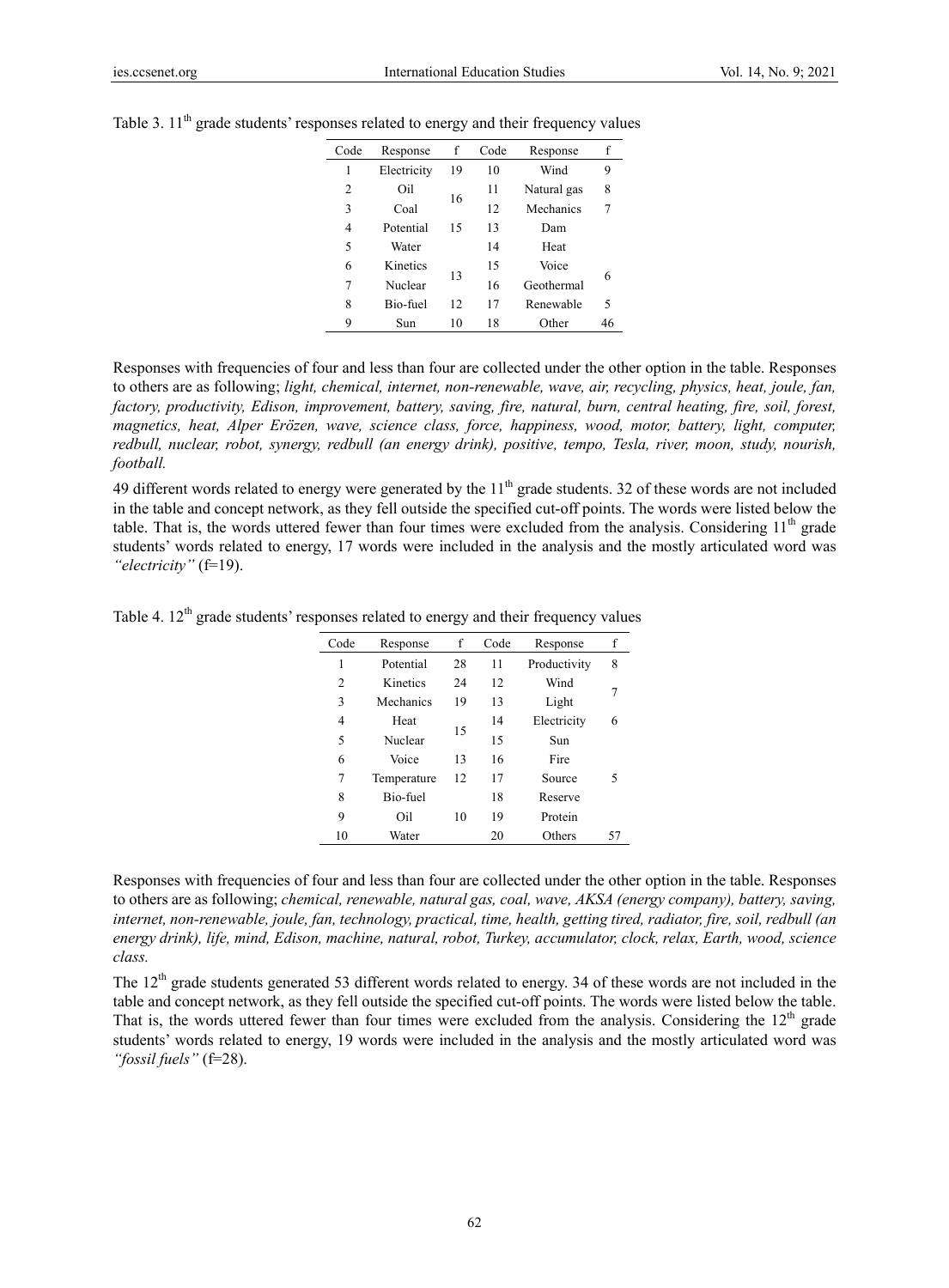

Figure 1. Concept network designed for cut-off points 15 and above

Figure 1, which displays the conceptual network of the words related to energy concept and the classes as a whole, indicates that there are 11 words in the conceptual network created with a cut-off point as 15 and higher. Three of these words were generated by the 9<sup>th</sup> graders, the 10<sup>th</sup> and the 11<sup>th</sup> classes, one was generated by the 11<sup>th</sup> and the  $12<sup>th</sup>$  classes, only one word was created by  $9<sup>th</sup>$  class, only one word was created by the  $10<sup>th</sup>$  class, only one word was formed by the  $11<sup>th</sup>$  class and four words were generated only by the  $12<sup>th</sup>$  class.

Considering at all grade levels, the words that have frequency of 15 at least, therefore given at the cut-off point as 15 and above suggest that students relate the concept of energy mainly to energy sources, which are oil, coal, fossil fuel, electricity, natural gas, edible, mechanical, thermal, nuclear and kinetics. Especially, the existence of more scientific words among the 12<sup>th</sup> grades such as *mechanics, kinetics and potential* can be interpreted as differences in the developmental process of classes.



Figure 2. Concept network designed for cut-off points between 10-14

It is evident at Figure 2, where the class levels and the words produced for the energy concept were presented, there are 13 words in the concept network which is created by the cut-off points ranging between 10-14. Of all these words that were uttered for energy, one is for the 9<sup>th</sup>, the 10<sup>th</sup> and the 11<sup>th</sup> grades, one is for the 10<sup>th</sup> and the 11<sup>th</sup> grades, one is for the 11<sup>th</sup> and the 12<sup>th</sup> grades, one is for the 9<sup>th</sup>, 11<sup>th</sup> and 12<sup>th</sup> grades. Moreover, four words were provided by the 9<sup>th</sup> class, one word is stated by the  $10^{th}$  grades, one word articulated by the  $11^{th}$  grades, lastly, 3 words were stated by the  $12<sup>th</sup>$  grades. Considering at all grade levels, the words that have frequency of 10 at least and 14 at most, therefore given at the cut-off point between 10-14, it can be interpreted that students mostly related the concept of energy mainly to energy sources, which are *sun, kinetics, bio-fuels, water, nuclear, wave, wind,* renewable, technology, natural gas, voice, temperature and oil. In addition, considering the cut-off points, it can be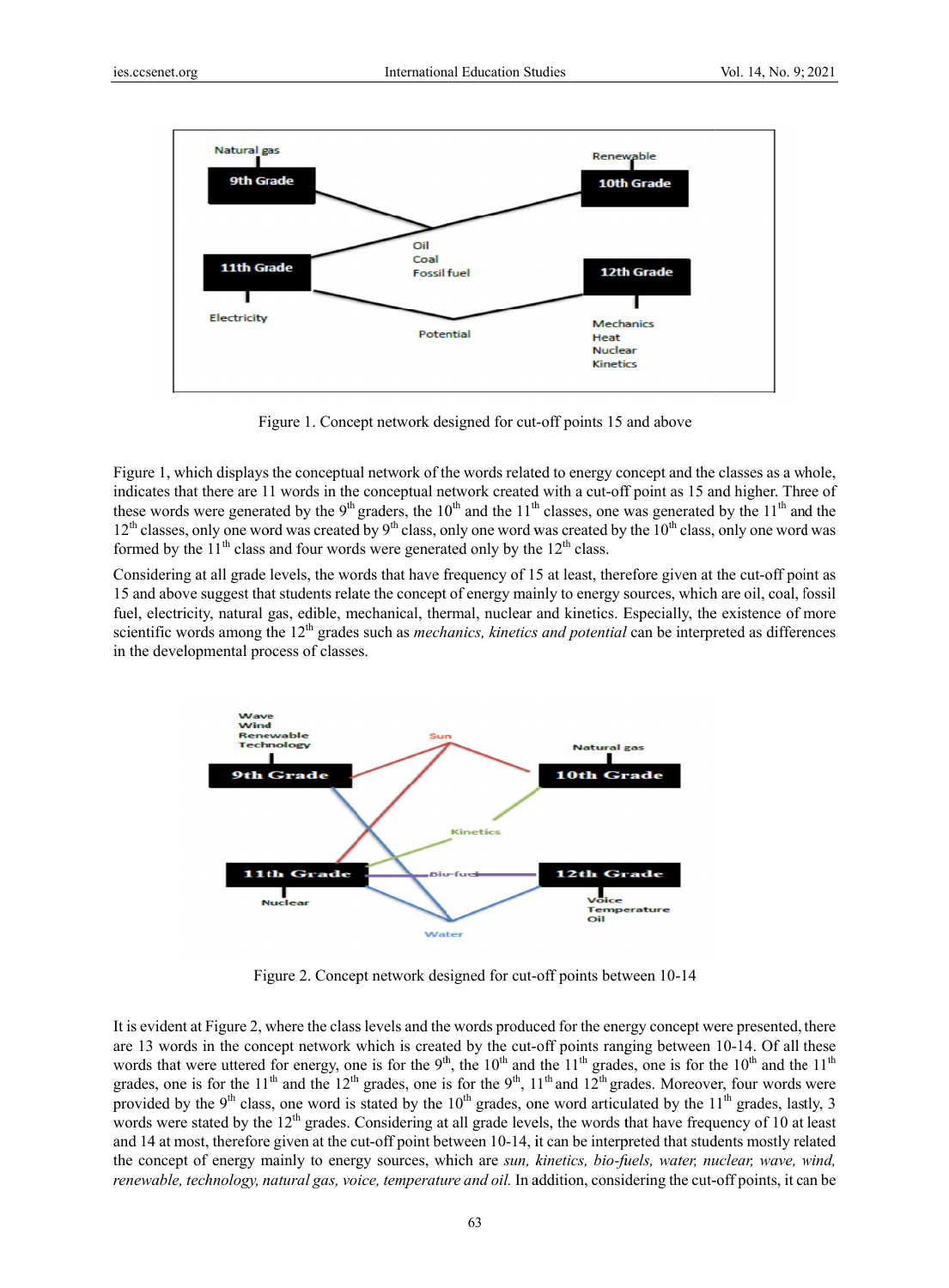

deduced that there is a difference between the grades in terms of not providing the same words in different levels.

Figure 3. Concept network designed for cut-off points between 5-9

At Figure 3, which displays the grades and the words produced for the energy concept, there are 29 words in the concept network which is created by the cut-off points ranging between 5-9. Of all these words that were uttered for energy, one is for the 9<sup>th</sup>, the 10<sup>th</sup> and the 11<sup>th</sup> grades, one is for the 10<sup>th</sup> and the 11<sup>th</sup> grades, one is for the 9<sup>th</sup> and the 12<sup>th</sup> grades, one is for the 9<sup>th</sup>, the 12<sup>th</sup> grades, and one is for the 10<sup>th</sup>, 11<sup>th</sup> and 12<sup>th</sup> grades. Moreover, eight words were provided by 9<sup>th</sup> class, five word is stated by  $10^{th}$  grades, three word articulated by  $11^{th}$  grades, lastly, six words were stated by  $12^{th}$  grades. Considering at all grade levels, the words that have frequency of 5 at least and 9 at most, therefore given at the cut-off point between 5-9, the word are listed as following; *geothermal, electricity, heat, voice, dam, productivity, wave, movement, saving, battery, sport, power, physics, power plant, heater, potential, renewal, d development, w water, natural g gas, mechanics s, renewable, li ight, sun, fire, r reserve, protei in.* It is inferred d that the words listed for 5-9 cut-off points are more specific than the other cut-off points.

#### **3. Discussion and Conclusion**

In the current study, 189 different words for energy concept were produced by high school students. Of all these words, 114 words were not included in the analysis because they have a frequency of four or less, while 75 words are included in the analysis.

Results show that among the words included in the analysis, the most common word in the 9<sup>th</sup> graders is "*oil*" (f=30). This word is followed by "*natural gas*" (f=24), "*coal*" (F=23) and "*heat*" (F=19). The words and frequencies, produced by the 9<sup>th</sup> classes, indicate that the concept of energy is usually associated with renewable and non-renewable energy sources, especially non-renewable energy sources. Furthermore, among all classes, the 9<sup>th</sup> graders shared most of the words, leading to the inclusion of 21 words in the analysis.

Of all the words included in the analysis, the most common word in the 10<sup>th</sup> graders is "*fossil fuel*" (f=24). This word is followed by "*coal*" (f=19), "*oil*" (f=16) and "*renewable*" (f=16). The words and frequencies provided by the  $10^{th}$  grades show that students generally relate the energy concept to energy concepts like the  $9^{th}$  grade students do. The results revealed that the  $10^{th}$  graders shared the fewest number of words among other classes, which are just 41 words.

The most commonly used word among the  $11<sup>th</sup>$  graders is *"electricity"* (f=19). "*Coal"* and "*oil"* (f=16) and "*potential*" (f=15) follow that word in the analysis. Moreover, of all classes, the  $11<sup>th</sup>$  graders are the ones who shared the fewest words (17 words) to the word list that is included in the analysis. Among the words included in the analysis, the most common word in the 12<sup>th</sup> grades is "*potential*" (f=28). This word is followed by "*mechanics*" (f=19), "*heat*" and "*nuclear*" (f=15). Considering the words uttered by  $12<sup>th</sup>$  grades, it is understood that they approach the term "energy" more scientifically than the other classes. Besides, the  $12<sup>th</sup>$  grades students provided a large number of words (53 words) to the word list, which made up of the considerable part of word lists that were analyzed.

There is no significant difference between the grades in terms of quality and quantity. As the grades of students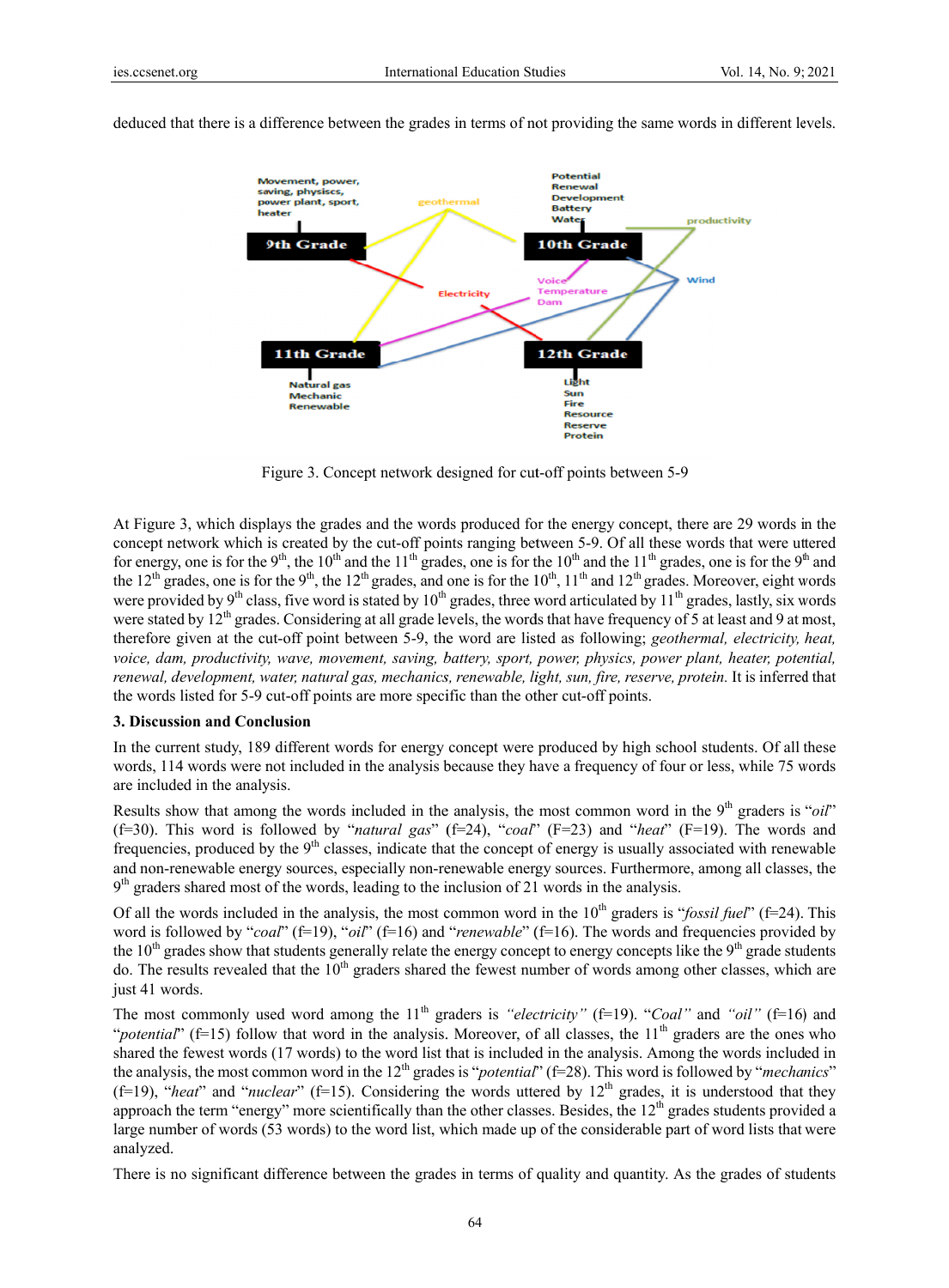increased, the quality of their responses increased as well. The reasons to explain this difference is the content of the  $10<sup>th</sup>$  and  $11<sup>th</sup>$  grades curriculum and also the students' development in time. The findings of the current research suggest that the words produced for the concept of energy are largely consistent with the extant literature. However, there exists misconception in some words. It will be useful to conduct studies at various levels of students to overcome this misconception. The concept of energy, which falls within the field of many disciplines, should be conveyed by associating it with other disciplines. Making association has a great importance in teaching the concept of energy. Otherwise, occurrence of misconception is inevitable.

Energy is the most important element for the development or even maintenance of the country It is very important to transfer this consciousness to the next generations. It should be noted that if next generations do not recognize the importance of energy, they may have to face big problems in the future. It should be taken into account that the environmental problems that the human beings going through will affect each individual one by one. This point of view suggests that students should be educated regarding the concept of energy. Adopting the idea that the measures that students will take individually will create a snowball effect is really important. Because details that can be perceived as small and are not cared much can cause big social problems in total.

Renewable energy is another point to focus on when educating the students about the concept of energy. It should be emphasized that renewable energy is important for humanity and the future of humanity. Moreover, it is essential to recognize Turkey's renewable energy sources and the country's potential for renewable energy. For example, Turkey does not have oil and natural gas reserves, which are quite common in usage among the energy sources. A significant amount of them is imported, which in return leads to both foreign trade deficiency of the country and an external dependency. Energy produced by renewable energy sources across the country enable Turkey to solve these problems.

#### **4. Recommendation**

- According to the results of the research, the following recommendations can be made:
- Existing misconceptions should be eliminated by practicing meaning analysis tables, conceptual change texts, concept maps, concept cartoons, analogies and worksheets in order to make students internalize the concept of energy.
- Students should be encouraged to carry out research projects in their neighborhood to prevent misunderstandings related to the concept of energy in students' cognitive structures.
- In order to avoid misunderstandings related to the concept of energy in students' cognitive structures, a poster competition can be organized at the school and displayed to families and other students during the week of the Science Festival.

#### **References**

- Akbulut, G. (2008). Küresel değişimler bağlamında dünya enerji kaynakları, sorunlar ve Türkiye. *Sosyal Bilimler Dergisi/Journal of Social Sciences, 32*(1), 117-137. Retrieved from http://eskidergi.cumhuriyet.edu.tr/makale/1688.pdf
- Akova, İ. (2008). *Yenilenebilir enerji kaynakları*. Ankara: Nobel Yayın Dağıtım.
- Aladağ, C., Tapur, T. & Duran, Y. (2018). Coğrafya öğretmen adaylarının güneş enerjisi konusundaki algılarının belirlenmesi. *Gelecek Vizyonlar Dergisi, 2*(3), 17-27.
- Amador Amador, B. L., Carbonero Rosales, S., & Jarquin Cabrera, A. W. (2021). *Word association technique to strengthen in EFL students' vocabulary acquisition* (Unpublished Doctoral dissertation). Universidad Nacional Autónoma de Nicaragua.
- Atılgan, İ. (2000). Türkiye'nin enerji potansiyeline bakış. *Gazi Üniversitesi Mühendislik Mimarlık Fakültesi Dergisi, 15*(1), 31-47. Retrieved from https://dergipark.org.tr/tr/download/article-file/76406
- Ay, E., & Tokcan, H. (2019). An investigation of prospective social studies teachers' cognitive structures regarding creative drama. *International Education Studies, 12*(5), 56-67. https://doi.org/10.5539/ies.v12n5p56
- Aydın, F. F. (2010). Enerji tüketimi ve ekonomik büyüme. *Erciyes Üniversitesi İktisadi ve İdari Bilimler Fakültesi Dergisi, 35*, 317-340. Retrieved from https://dergipark.org.tr/tr/download/article-file/66570
- Bahar, M., & Hansell, M. H. (2000). The relationship between some psychological factors and their effect on the performance of grid questions and word association tests. *Educational Psychology, 20*(3), 349-364. https://doi.org/10.1080/713663739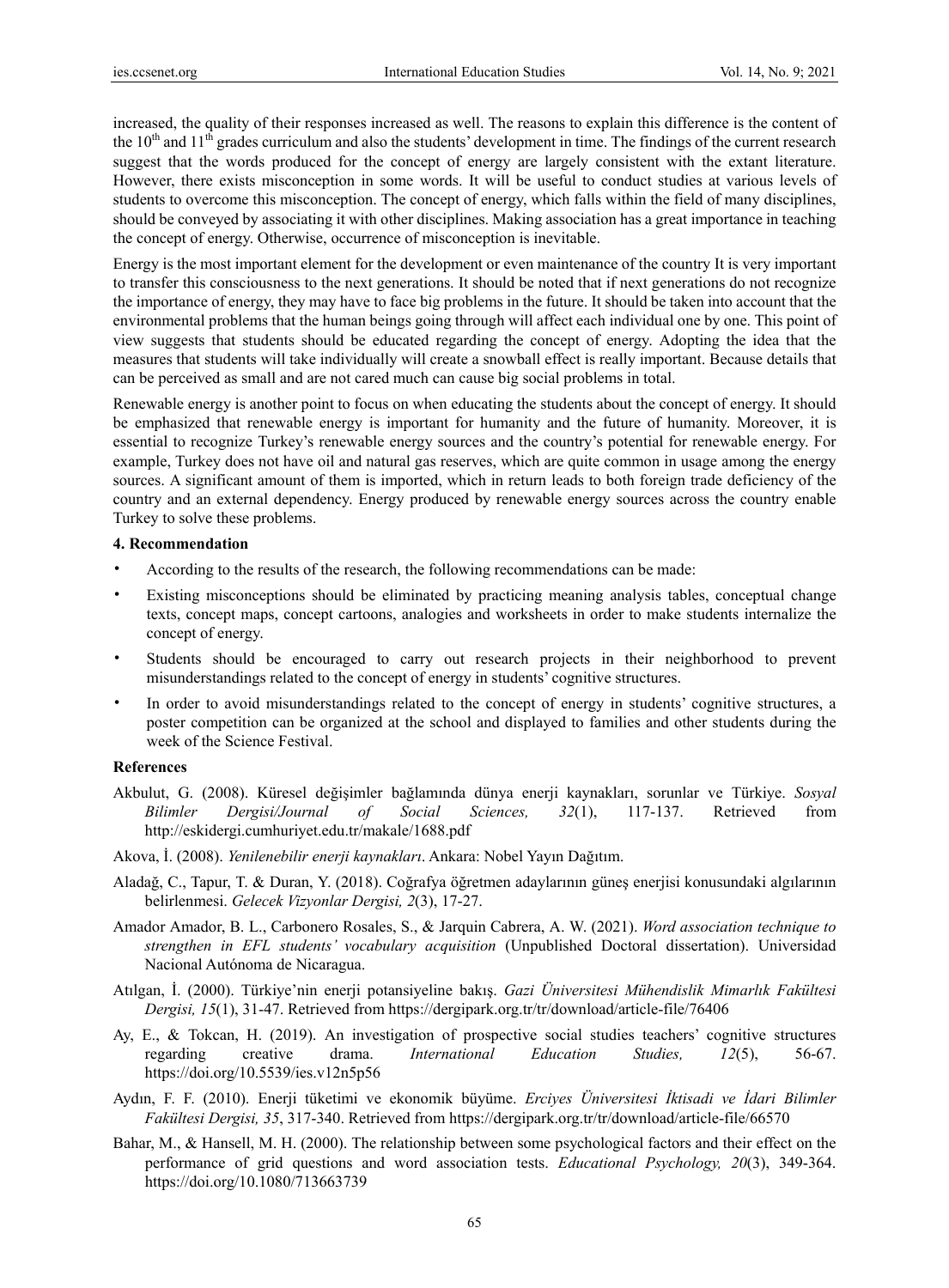- Bahar, M., & Özatlı, S. (2003). Kelime ilişkilendirme test yöntemi ile lise 1. sınıf öğrencilerinin canlıların temel bileşenleri konusundaki bilişsel yapılarının araştırılması. *BAÜ Fen Bilimleri Enstitüsü Dergisi, 5*(2), 75-85. Retrieved from https://dergipark.org.tr/tr/pub/baunfbed/issue/24783/261831
- Bahar, M., Johnstone, A. H., & Sutcliffe, R. G. (1999). Investigation of students' cognitive structure in elementary genetics through word association tests. *Journal of Biological Education, 33*(3), 134-141. https://doi.org/10.1080/00219266.1999.9655653
- Bilginoğlu, M. A. (1991). Gelişmekte olan ülkelerde enerji sorunu ve alternatif enerji politikaları. *Erciyes Üniversitesi İ.İ.B.F. Dergisi, 9*, 122-147. Retrieved from https://dergipark.org.tr/tr/pub/erciyesiibd/issue/38185/449081
- Cachapuz, A. F. C., & Maskill, R. (1987). Detecting changes with learning in the organisation of knowledge: use of word association tests to follow the learning of collision theory. *International Journal of Science Education, 9*, 491-504. https://doi.org/10.1080/0950069870090407
- Cardellini, L., & Bahar, M. (2000). Monitoring the learning of chemistry through word association tests. *Australian Chemistry Resource Book, 19*, 59-69.
- Çifçi, S. (2009). Kelime çağrışımlarının cinsiyet değişkenine göre gösterdiği temel nitelikler üzerine bir deneme. *Turkish Studies, 4*(3), 633-654. https://doi.org/10.7827/TurkishStudies.697
- Çolak, K., Kaymakçı, S., & Akpınar, M. (2012). Sosyal bilgiler öğretim programında, ders kitaplarında ve öğretmen adaylarının görüşlerinde yenilenebilir enerji kaynaklarının yeri. *Eğitim Bilimleri Dergisi, 4*, 59-76. https://doi.org/10.15285/ebd.88939
- Çukurçayır, M. A., & Sağır, H. (2008). Enerji sorunu, çevre ve alternatif enerji kaynakları. *Selçuk Üniversitesi Sosyal Bilimler Enstitüsü Dergisi, 20*, 257-278.
- Deveci, H., Çengelci Köse, T., & Gürdoğan Bayır, Ö. (2014). Öğretmen adaylarının sosyal bilimler ve sosyal bilgiler kavramlarına ilişkin bilişsel yapıları: kelime ilişkilendirme testi uygulaması. *Adıyaman Üniversitesi Sosyal Bilimler Enstitüsü Dergisi, 7*(16), 101-124. https://doi.org/10.14520/adyusbd.732
- Dikmenli, Y., Öztürk Demirbaş, Ç., & Gafa, İ. (2019). Öğretim elemanlarının Türkiye'de nükleer enerjiye yönelik görüşleri. *Gazi Eğitim Bilimleri Dergisi, 5*, 254-272.
- Doğanay, H., & Coşkun, O. (2018). *Enerji kaynakları* (3. Basım). Ankara: Pegem Akademi Yayınevi.
- Dönmez Usta, N., Karslı, F., & Durukan, Ü. G. (2016). Bilgisayar destekli öğretim materyalinin öğretmen adaylarının yenilenebilir enerji ve kaynaklarını öğrenmelerine etkisi. *Mersin Üniversitesi Eğitim Fakültesi Dergisi, 12*(1), 196-210. https://doi.org/10.17860/efd.70389
- Ercan. F., Taşdere, A., & Ercan, N. (2010). Kelime ilişkilendirme testi aracılığıyla bilişsel yapının ve kavramsal değişimin gözlenmesi. *Türk Fen Eğitimi Dergisi, 2*, 136-154.
- Geçit, Y., & Yangın, S. (2012). Öğretmen adaylarının hidroelektrik santralleri konusundaki bilişsel anlayışları. *Pegem Eğitim ve Öğretim Dergisi, 2*(4), 29-39. https://doi.org/10.14527/C2S4M3
- Gough, H. G. (1976). Studying creativity by means of word association tests. *Journal of Applied Psychology, 61*(3), 348. https://doi.org/10.1037/0021-9010.61.3.348
- Haskök A. Ş. (2005). *Türkiye'nin mevcut enerji kaynaklarının durum değerlendirilmesi* (Yüksek Lisans tezi). Retrieved from https://tez.yok.gov.tr
- Işıklı, M., Taşdere, A., & Göz, N. L. (2011). Kelime ilişkilendirme testi aracılığıyla öğretmen adaylarının Atatürk ilkelerine yönelik bilişsel yapılarının incelenmesi. *Uşak Üniversitesi Sosyal Bilimler Dergisi, 4*(1), 50-72.
- Johnstone, A. H., & Moynihan, T. F. (1985). The relationship between performances in word association tests and achievement in chemistry. *European Journal of Science Education, 7*, 57-66. https://doi.org/10.1080/0140528850070106
- Kantemir, S. (2003). *Nükleer enerji teknolojileri ve Türkiye'deki geleceği* (Yüksek Lisans tezi). Retrieved from https://tez.yok.gov.tr
- Kar, E. B. (2021). Investigation of students' cognitıve structures and changes ın understanding on the topic of "inventions" using word association tests. *European Journal of Education Studies, 8*(1), 360-372.
- Karabulut, Y. (2000). *Türkiye enerji kaynakları*. Ankara: Ankara Üniversitesi Basımevi.
- Karasar, N. (2014). *Bilimsel araştırma yöntemi, kavramlar-ilkeler-teknikler*. Ankara: Nobel Yayın Dağıtım.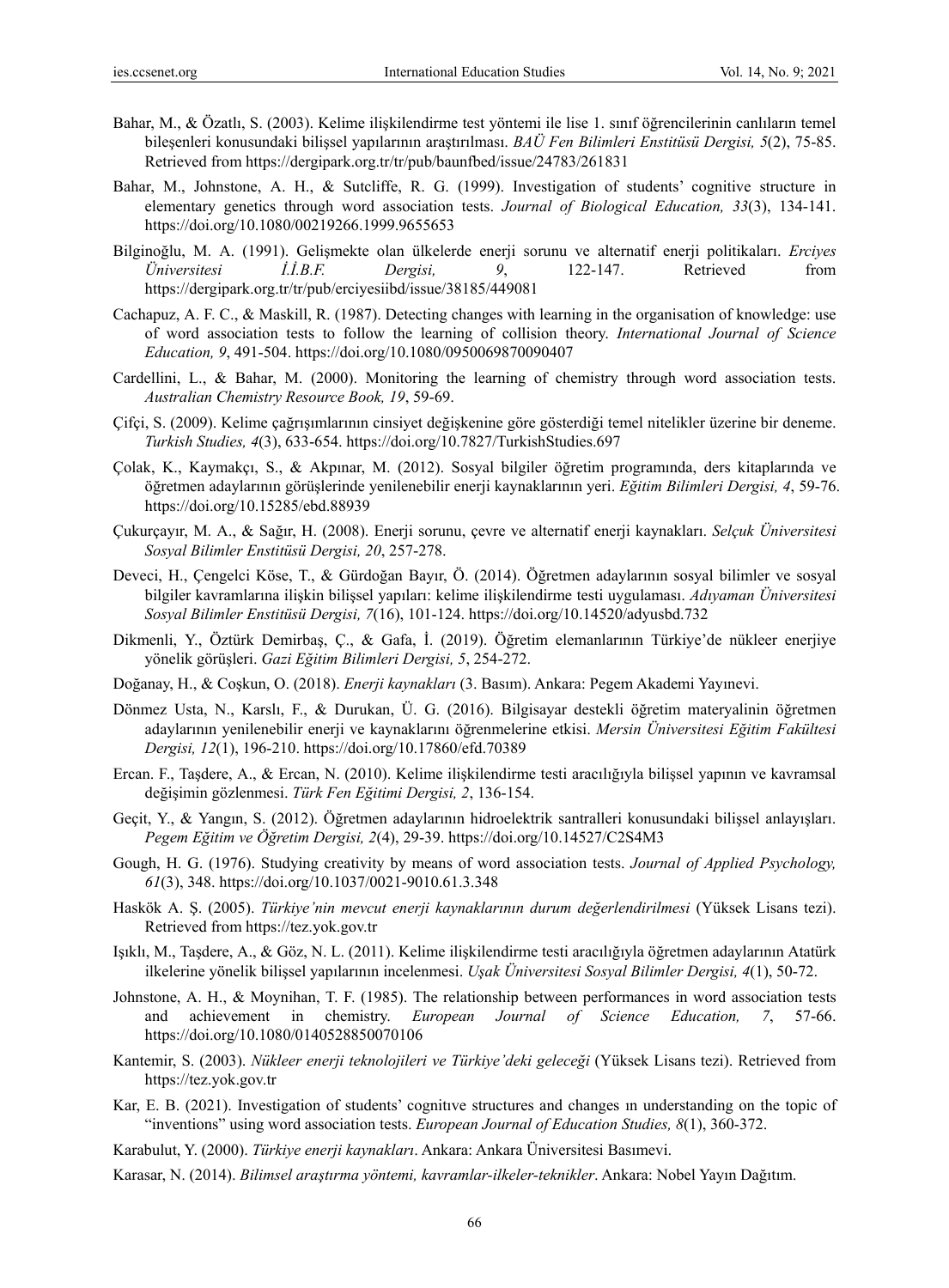- Kaya, B., & Akış, A. (2015). Coğrafya öğrencilerinin "hava" kavramıyla ilgili bilişsel yapılarının kelime ilişkilendirme testi ile belirlenmesi. *Turkish Studies, 10*(7), 557-574.
- Kaygusuz, K. (1999). Utilization of solar energy and waste heat. *Energy Sources, 21*, 595-610. https://doi.org/10.1080/00908319950014542
- Keleş, R., & Hamamcı, C. (2002). *Çevrebilim*. Ankara: İmge Kitabevi.
- Kılıç Avan, Ş., & Kalenderoğlu, İ. (2018). Yabancı öğrencilerin kelime ilişkilendirme testi ile Türk kültürü konusundaki bilişsel yapılarının belirlenmesi, 21. *Yüzyılda Eğitim ve Toplum, 7*, 51-64.
- Koç, E., & Kaya, K. (2015). Enerji kaynakları-yenilenebilir enerji durumu. *Mühendis ve Makina, 56*(668), 36-47.
- Kurtaslan, Z., Aydın, B., & Özer, B. (2018). Kelime ilişkilendirme testi aracılığıyla ortaokul ve lise öğrencilerinin "müzik öğretmeni" kavramına yönelik bilişsel yapılarının belirlenmesi. *Ekev Akademi Dergisi, 74*, 375-390.
- Önder, İ. (2001). Yenidünya düzeni ve enerji politikaları. *Türkiye Üçüncü Enerji Sempozyumu Bildirileri*, 8-18.
- Pamir, A. N. (2003). Dünyada ve Türkiye'de enerji, Türkiye'nin enerji kaynakları ve enerji politikaları. *Metalurji Dergisi, 134*, 73-100.
- Şen, Z. (2009). *Temiz enerji kaynakları ve modelleme ilkeleri*. İstanbul: Su Vakfı Yayınları.
- Şimsek, M. (2013). Sosyal bilgiler öğretmen adaylarının coğrafi bilgi sistemleri (CBS) konusundaki bilişsel yapılarının ve alternatif kavramlarının kelime ilişkilendirmesi testi ile belirlenmesi. *Researcher: Social Science Studies, 1*(1), 64-75.
- Tokcan, H. (2017). Determining the Turkish World Perceptions of Candidate Social Studies Teachers through Word Association Test. *Universal Journal of Educational Research, 5*(8), 1386-1395. https://doi.org/10.13189/ujer.2017.050812
- Tokcan, H., & Topkaya, Y. (2018). Prospectıve teachers' perceptions about concept of middle east through word association test. *MANAS Journal of Social Studies, 7*(2), 45-57.
- Tokcan, H., & Yiter, E. (2017). 5. sınıf öğrencilerinin doğal afetlere ilişkin bilişsel yapılarının kelime ilişkilendirme testi (kit) aracılığıyla incelenmesi. *Ahi Evran Üniversitesi Kırşehir Eğitim Fakültesi Dergisi, 18*(1), 115-129.
- Türk Dil Kurumu. (2005). *Türkçe sözlük* (10. Baskı). Ankara: Türk Dil Kurumu Yayınları.
- Ülgen, K., & Hepbaşlı, A. (2002). Prediction of solar radiation parameters through clearness index for İzmir. *Energy Sources, 24*, 773-785.
- Uslu, K. (2004). Avrupa Birliğinde enerji ve politikaları. *Marmara Üniversitesi İ.İ.B.F. Dergisi, 19*(1), 155-172.
- Üstün, A. K., Apaydın, M., Başaran Filik, Ü., & Kurban M. (2009). *Kyoto protokolü kapsamında Türkiye'nin yenilenebilir enerji politikalarına genel bir bakış*. Yenilenebilir Enerji Kaynakları Sempozyumun Dergisi, 23-28.
- Yel, Ü., & Çetin, T. (2020). Investigation of secondary school students' perceptions of energy through vocabulary association test. *XI. IMCOFE 20 (July 07-09 2020, St. Petersburg/Russia) Proceeding Book* (pp. 208-218).
- Yel, Ü., Çetin, T., & İnel, Y. (2019). Ortaokul öğrencilerinin kültür kavramına ilişkin algılarının kelime ilişkilendirme testi aracılığıyla incelenmesi, IV. *Uluslararası Sosyal Bilimler Araştırmaları Kongresi Bildiriler Kitabı*, 400-412.
- Yıldırım, A., & Şimşek, H. (2013). *Sosyal bilimlerde nitel araştırma yöntemleri* (11. baskı). Ankara: Seçkin.
- Yıldırım, M., & Örnek, İ. (2007). Enerjide son seçim: Nükleer enerji. *Gaziantep University Journal of Social Sciences, 6*(1), 32-44. Retrieved from https://dergipark.org.tr/tr/pub/jss/issue/24259/257149
- Yılmaz, İ., İlbaş, M., & Su, Ş. (2003). Türkiye rüzgâr enerjisi potansiyelinin değerlendirilmesi. *Yeni ve Yenilenebilir Enerji Kaynakları Sempozyumu Bildirileri*, 399-401.